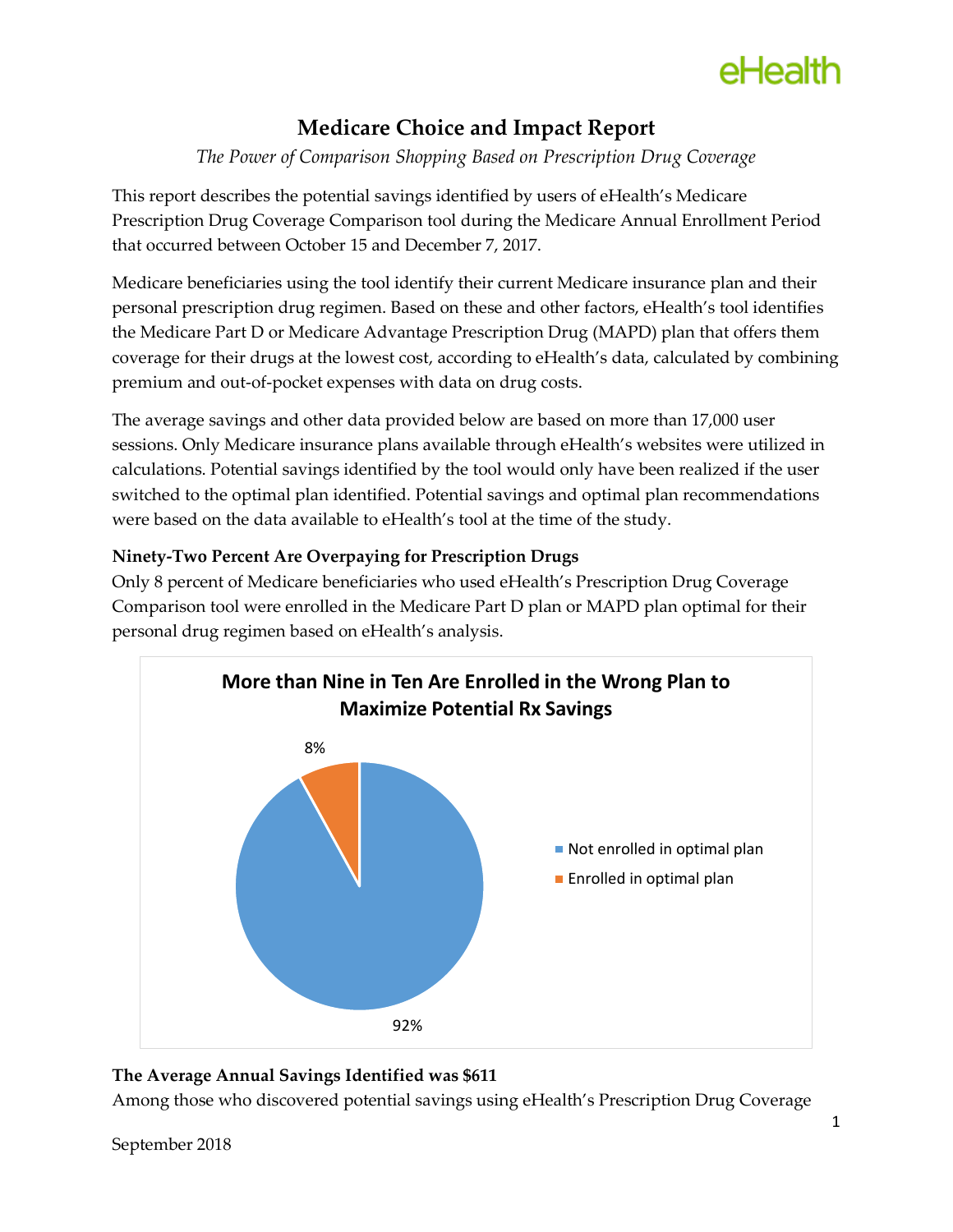## eHealth

Comparison tool, the average potential savings was \$611 per year or approximately \$51 per month. The average potential savings for Part D plans was \$545 per year or \$45 per month, while the average potential savings for MAPD plans were \$865 per year or \$72 per month.



#### **Ten Most Popular Drugs**

The ten drugs most commonly entered into eHealth's drug coverage tool include many intended to treat high blood pressure, high cholesterol, diabetes, and GERD:

| <b>Drug Name</b>               | <b>Treats</b>                            |
|--------------------------------|------------------------------------------|
| Amlodipine/Atorvastatin/Caduet | High blood pressure and<br>cholesterol   |
| Lisinopril/Prinivril/Zestril   | Heart disease and high blood<br>pressure |
| Metoprolol/Lopressor/Toprol XL | Heart disease and high blood<br>pressure |
| Metformin                      | <b>Diabetes</b>                          |
| Omeprazole                     | Heartburn and GERD                       |
| Tamsulosin                     | Enlarged prostate                        |